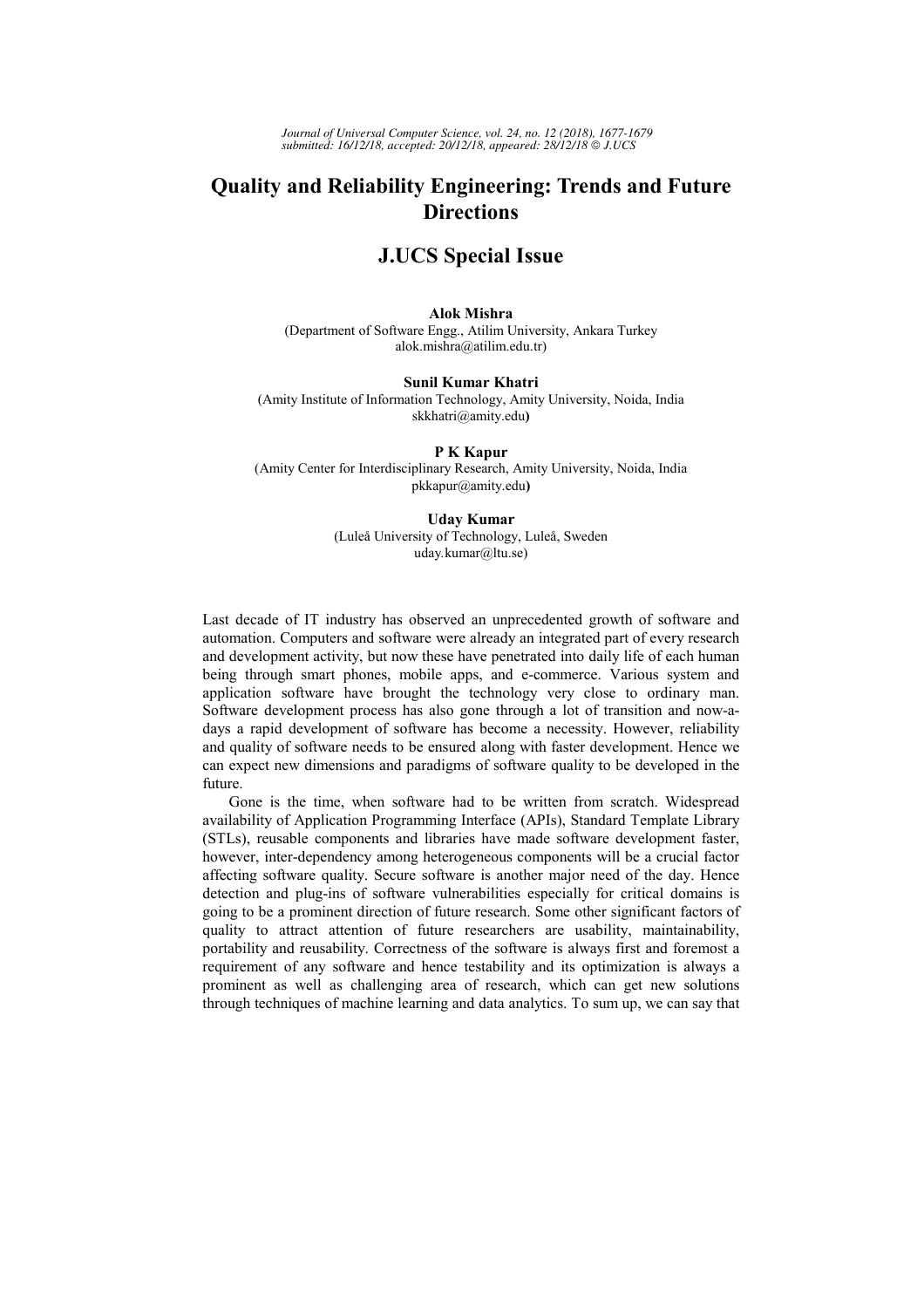software engineering is going to face the challenges of a fast, secure and reliable development, and maintainable software and researchers need to find solutions for these challenges.

Development of extremely useful embedded systems (e.g. smart phone) has been an instrumental factor in the success of IT-industry. On the other hand, their quality has not been up to the mark for many of such devices. Quality attributes of embedded systems differ from software quality attributes in many ways. Responsiveness, availability and recoverability are attributes which are more relevant for embedded systems, but appropriate metrics for these are yet to be defined correctly. Similarly quality attributes such as inter-operability, usability, portability need to be re-defined from the viewpoint of embedded system.. IT industry has come up with a lot of embedded system based products during the last 10-15 years without paying much attention to the above mentioned quality attributes which is going to be a key research area in near future.

Above mentioned domains can tolerate some degree of compromise in many aspects of the quality of systems. But real time systems and critical systems (like avionics systems, missile control systems, nuclear reactor systems, power grid control systems, etc) cannot be deployed without guaranteeing complete achievements of desired thresholds such as time constraints, precision, reliability, safety and security. Reliability computing, which consists of modeling and predicting, has become of great interest in recent years due to spacious arrays of complex systems and applications in our everyday safety, security and economic welfare. In future, we can expect some useful tools availability for correct and efficient modeling and evaluation of such complex systems.

Technologies such as machine learning, IOT, AI and robotics, IT based health care are going to rule the world in future. Phenomenal growth is expected in these directions. Many new models and techniques will be developed and maintaining a good quality of ever-growing technologies will become increasingly important. Hence, one possible direction of improving quality of such systems can be an incremental quality model. Incremental development processes (such as agile) can be augmented with incremental quality model and some researchers have already initiated research in this direction. Techniques like AI and machine learning are likely to provide big support for semantic analysis of systems. Nevertheless, efficient processing will be a challenge and data mining is more likely to be integrated for quality assessment and assurance in near future.

The guest editors would like to thank the managing editor, Christian Gütl, and the assistant editor, Dana Kaiser, for their assistance and support. Finally, would also like to thank to all authors and reviewers for their contribution towards this special issue.

The paper "A Software Reliability Growth Modeling Framework with Complexity of Path Searching" by Shinji Inoue and Shigeru Yamada introduce their research on a framework for software growth modeling with the difference of the stochastic property of the program path searching time, based on the infinite server queueing theory is proposed. The modeling framework describes the fault-detection phenomenon in the testing-phase generally by applying the infinite server queueing system. The numerical illustrations of the proposed models are given by using actual fault counting-data.